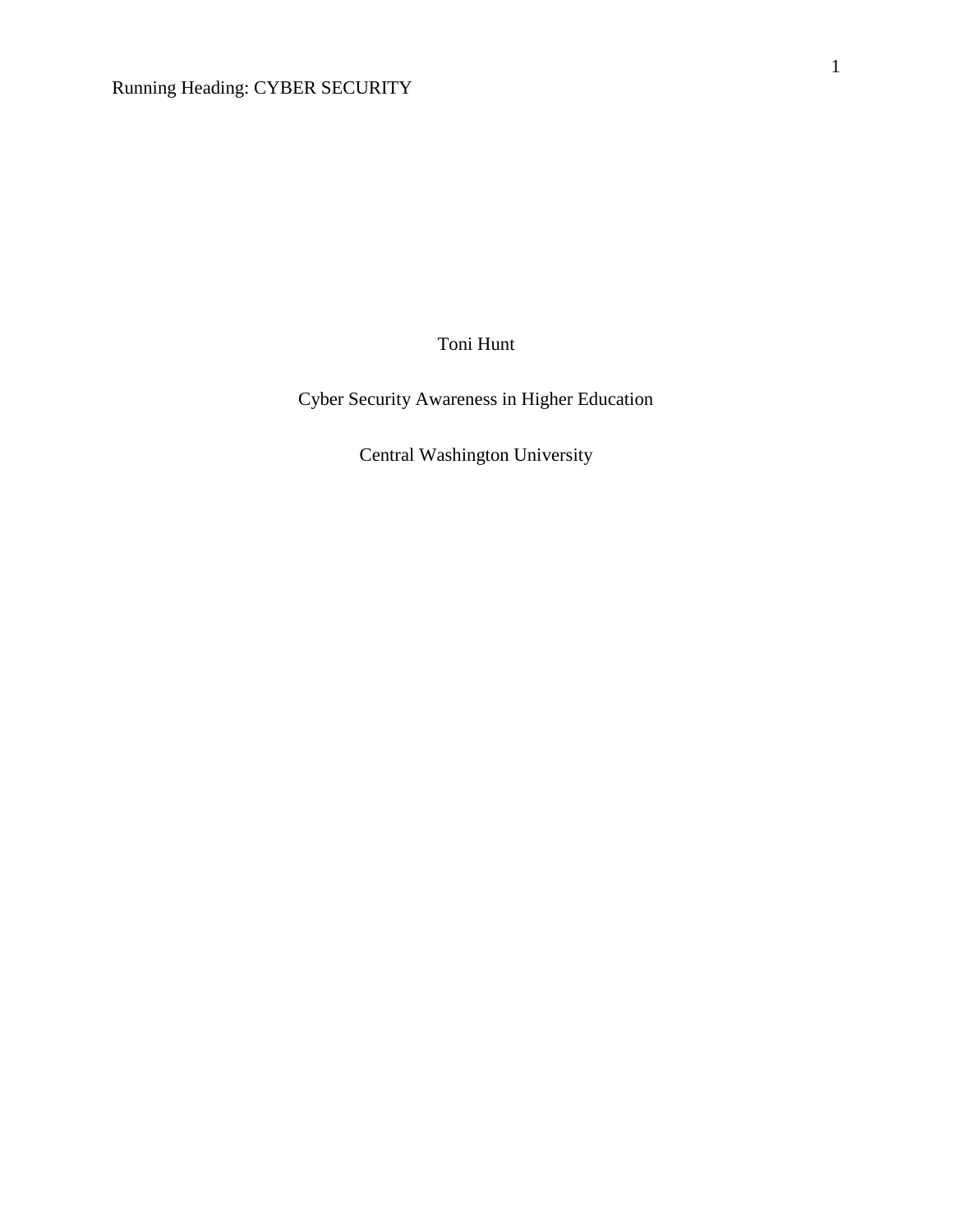# **Abstract**

With technology advancing every day our society is becoming more connected than we have ever been before. While these advances are making our daily lives easier they are also adding extra risks to our personal information. Most people do not think about their identities getting stolen when they make an online purchase, check their email, or use social media. However, each time that you put your personal information on the Internet you are at risk of that information getting stolen. This is especially true for students, who spend so much time online doing school activities. Every time that they login to do school work, they are putting themselves at risk. There are many simple ways that these risks can be reduced, but it starts with cyber security awareness.

The purpose of this research paper is to discuss the security challenges that are associated with the digital age. The topic of cyber security is one that should be talked about more often in today's society. This paper points out the importance of cyber security awareness and protection. It touches on the major ideas of why our academic community and corporations are currently in a predicament. Lastly, the paper ends with four proposed solutions on what can be done to address cyber security challenges in higher education.

*Keywords:* cyber, security, awareness, protection, Internet, students, higher education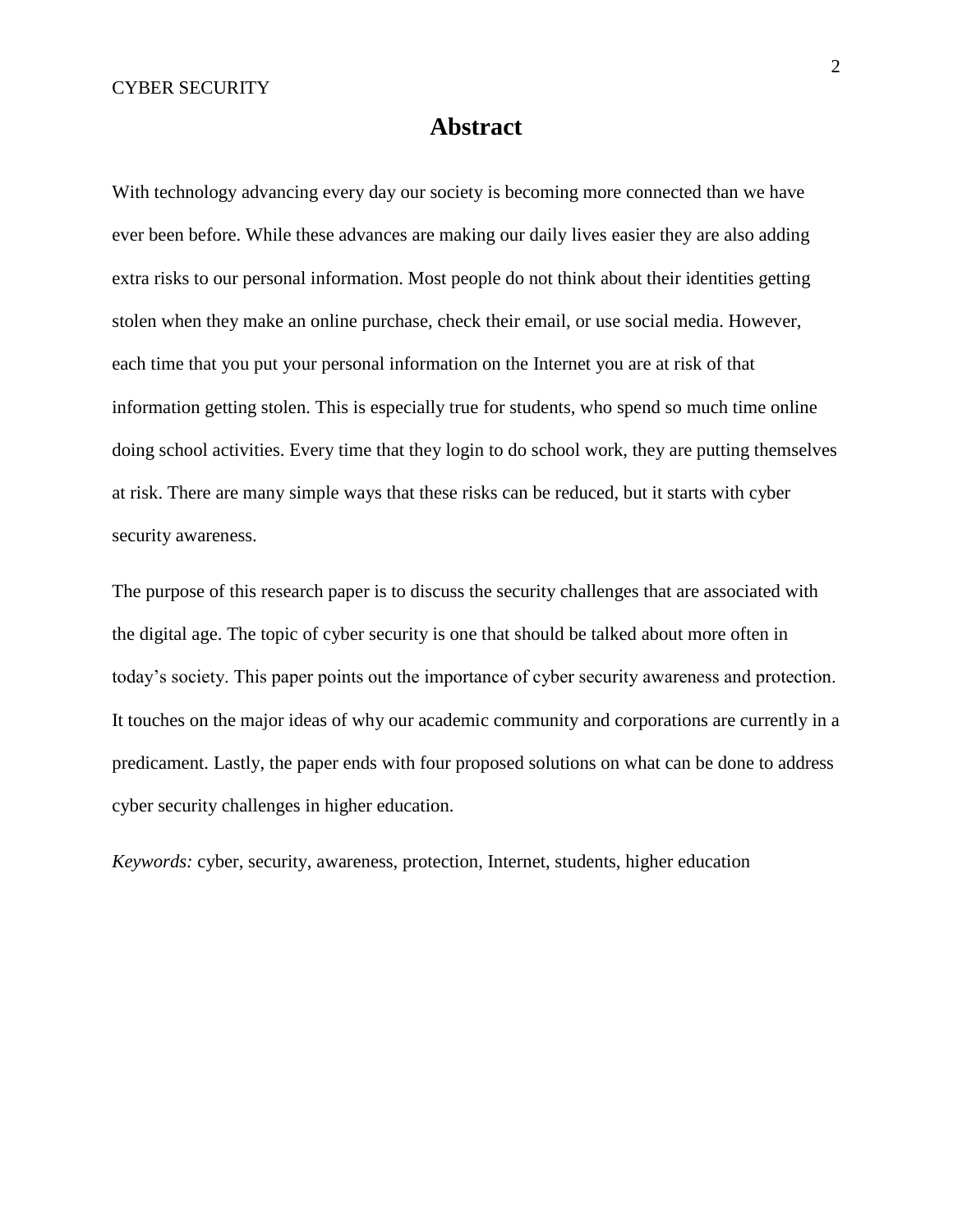#### **Introduction**

What is cyber security and why should we care? Cyber security has become a new concept in the last decade. With technology advancing every day our society is becoming more connected than we have ever been before. While these advances are making our daily lives easier they are also adding extra risks to our personal information. Most people do not think about their identities getting stolen when they make an online purchase, check their email, or use social media. However, each time that you put your personal information on the Internet you are at risk of that information getting stolen. This is especially true for students, who spend so much time online doing school activities. Every time that they login to do school work, they are putting themselves at risk. There are many simple ways that these risks can be reduced, but it starts with cyber security awareness.

#### **Cyber Security**

The internet is not a secured space. It is an area where there currently are not many regulations. It is where anyone can put up, take down, or gather as much information as they want (Hall, 2012). It is open for anyone to place any information that they want online. Cyber security is becoming an increasingly talked about topic. With more and more people making their personal information available online than ever before, it is becoming a hacker's paradise. There are multiple different schemes that have been happening recently that are associated with Internet usage. Some of these scams involve hackers cracking passwords to get access to personal information and criminals using phishing techniques to gather information that they can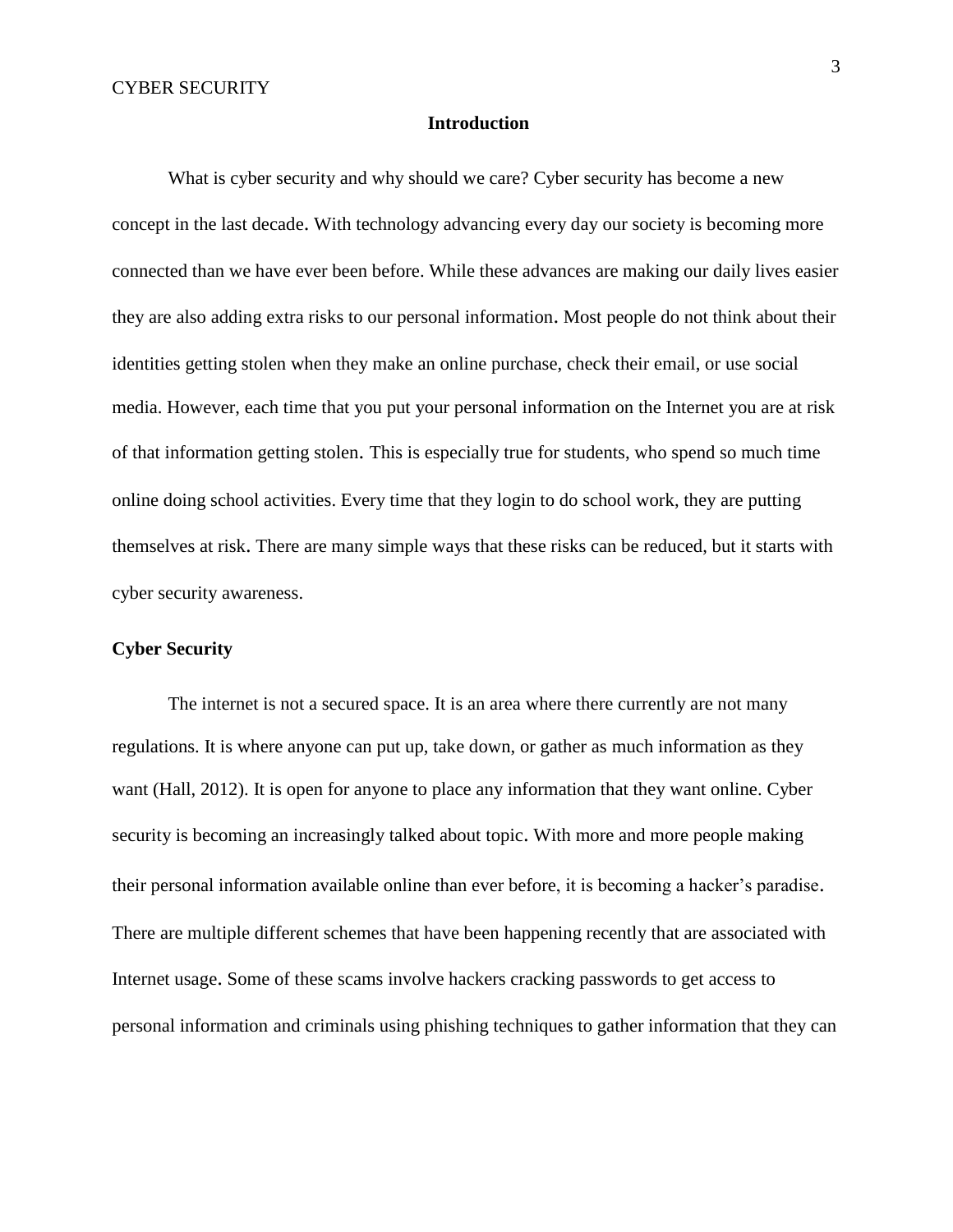use to steal individual's identities. Lastly, some schemes include phishing techniques used to con people out of money (Jansson & von Solms, 2013).

However, most individuals do not know about all of these scams and are unaware when they are happening to them. Because of this, people do not know how to protect themselves and how to stop being a target. It is important that we, as a nation, focus on making these individuals aware of the potential risks associated with the Internet. Cyber security needs to be more common knowledge and education needs to be more readily available. It is important for us to help educate individuals on what they can do to stop and prevent potential cyber security attacks. It is also especially important that our students to be able to recognize potential threats. Therefore, cyber security, awareness, and education needs to be taught at the higher education level.

#### **Awareness**

We log into our email account, bank account, or social media account and we do not even think about the process. These are the types of activities that hacker's make a living off of. The majority of people are not only unaware that cyber threats are real, but are also unaware of what to do about them. Most people just hope or assume that identity theft and phishing attacks are not going to happen to them. Ignorance is bliss after all. But, making society aware that even the smallest tasks can pose potential threats is crucial for their safety.

Awareness is the first step in reducing the number of identity thefts and personal information threats. The majority of individuals understand that by having their personal information online that they are taking a risk of that information being compromised. However, they do not possess the knowledge to know how to protect themselves. These people also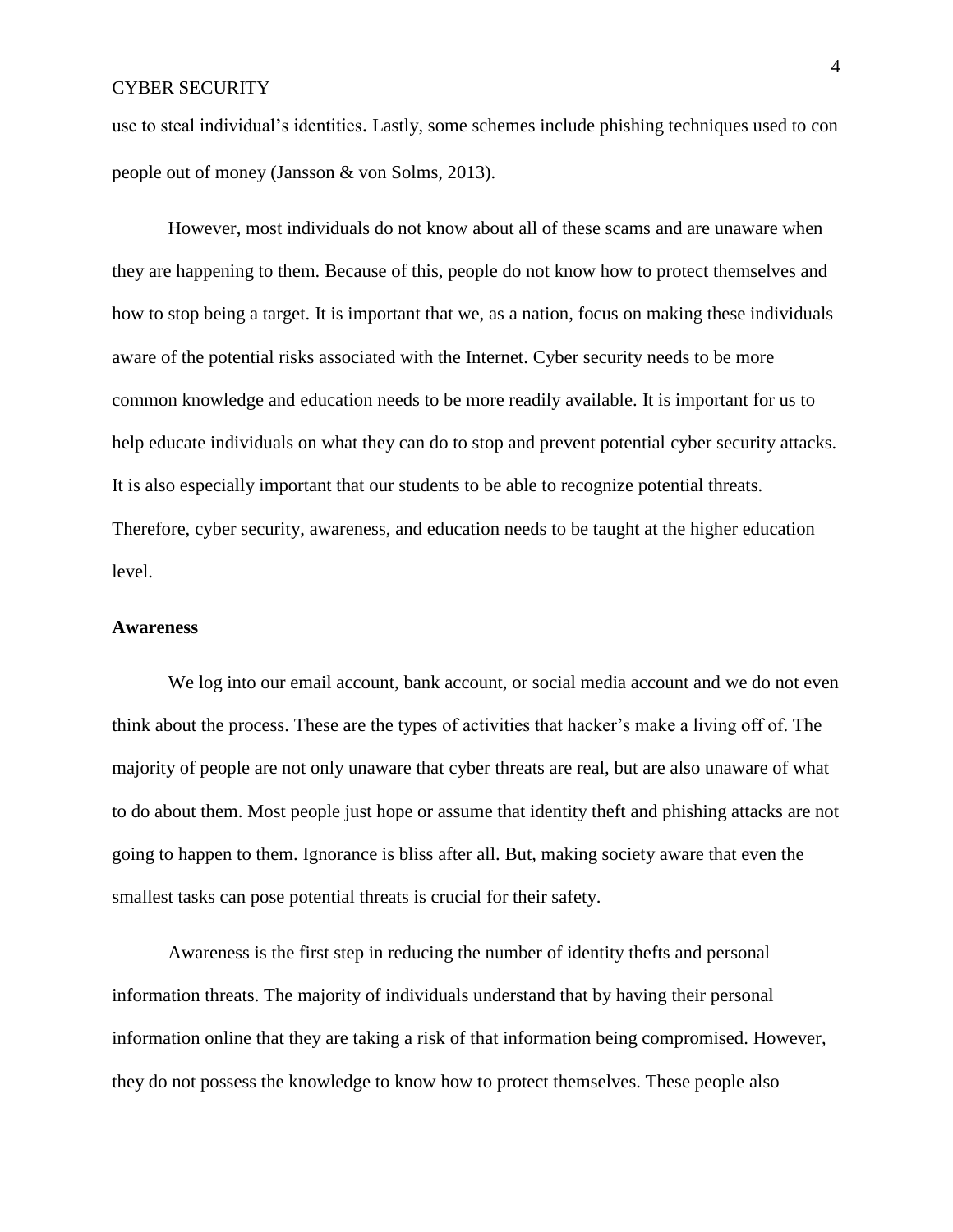understand that they should not include very sensitive information online, such as their social security numbers. Yet, they do not realize that even accessing your email could be just as detrimental to their safety.

Individuals believe that if they have a unique password then they are protecting themselves enough that they do not have to worry about cyber security threats (McCrohan, Engel, & Harvey, 2010). While this is a good first step, and it is strongly recommended to create unique passwords, it still simply is not enough to keep information private. Most hackers have the technology and knowledge to know how to decrypt these passwords or bypass them completely. Each day that our technology is improving is another day that hackers are figuring out how to crack that technology. "There is no argument whatsoever that the proliferation of devices and information are empowering. Technology is today far more democratically available than it was yesterday and less than it will be tomorrow" (Geer, 2015).

Likewise, much of the population believes that installing virus protection or spy software onto their computers is enough. They think that this software is going to save them from ever being hacked or having their information stolen (McCrohan, Engel, & Harvey, 2010). This is also simply not true. We need to change this way of thinking by helping society recognize the signs of the potential threats and risks. We then need to hand them the information that they need to keep themselves safe and protected. Some of the signs that users need to be aware of that usually indicate a phishing attempt are: words being misspelled, a certain degree of urgency or "deadlines", fake names and web links, and a request for personal information (Lungu & Tӑbuşcӑ, 2010).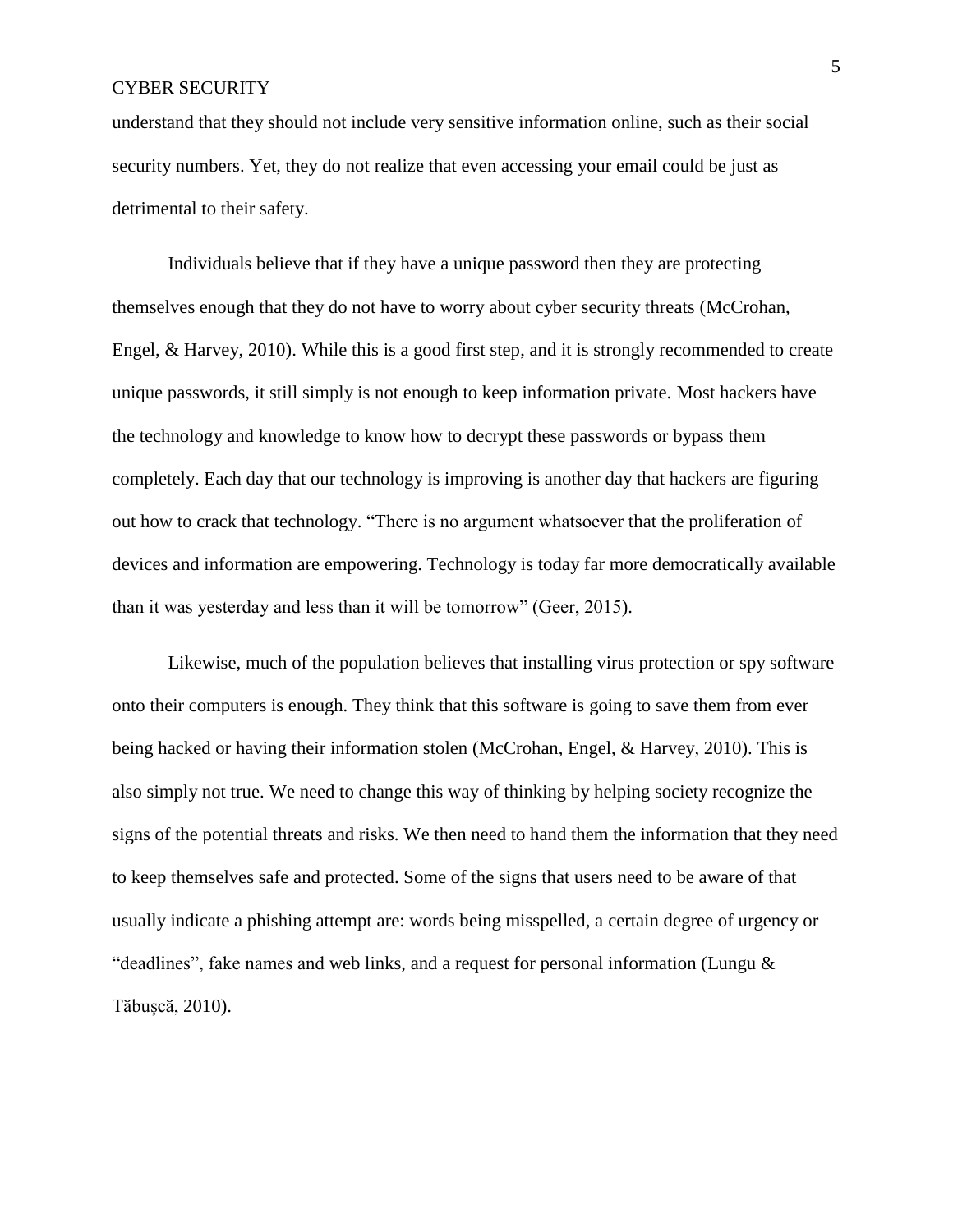#### **Higher Education**

While cyber security awareness is an important topic for anyone to discuss, it is especially important for students involved in higher education. College students are becoming a target for phishing attacks at increasingly high rates. Due to the amount of time spent on the Internet, college student's information is at a greater risk. This is especially true for the students that are enrolled in online programs and classes. Since they spend a lot of time using the Internet for research, communicating with other students, and participating in class activities, they are a perfect target to hackers.

Because of this, the topic of cyber security awareness is becoming more critical than ever to discuss in higher education environments. There is currently a lack of awareness amongst students due to the absence of education that is readily available to them. In fact, a study that was conducted by the National Cyber Security Alliance (NCSA) and sponsored by the Microsoft Corporation found "that schools are ill prepared to teach students the basics of online safety, security and ethics, skills that are necessary in today's digital times" (U.S. Schools Not Preparing Kids for Digital Age, 2013). This is because we are not talking about the importance of cyber security as much as we should be in the United States. We have not set up our academic requirements to include this critical education. We must make cyber security awareness a priority in our education systems.

There are so many phishing schemes out there aiming to steal the identity of individuals or aiming to con people out of money. So, it is important for us to not only be aware of the threats, but to also know what to do about them. Just like math or science is a college degree prerequisite, it should be required that students learn the basics of cyber security before they are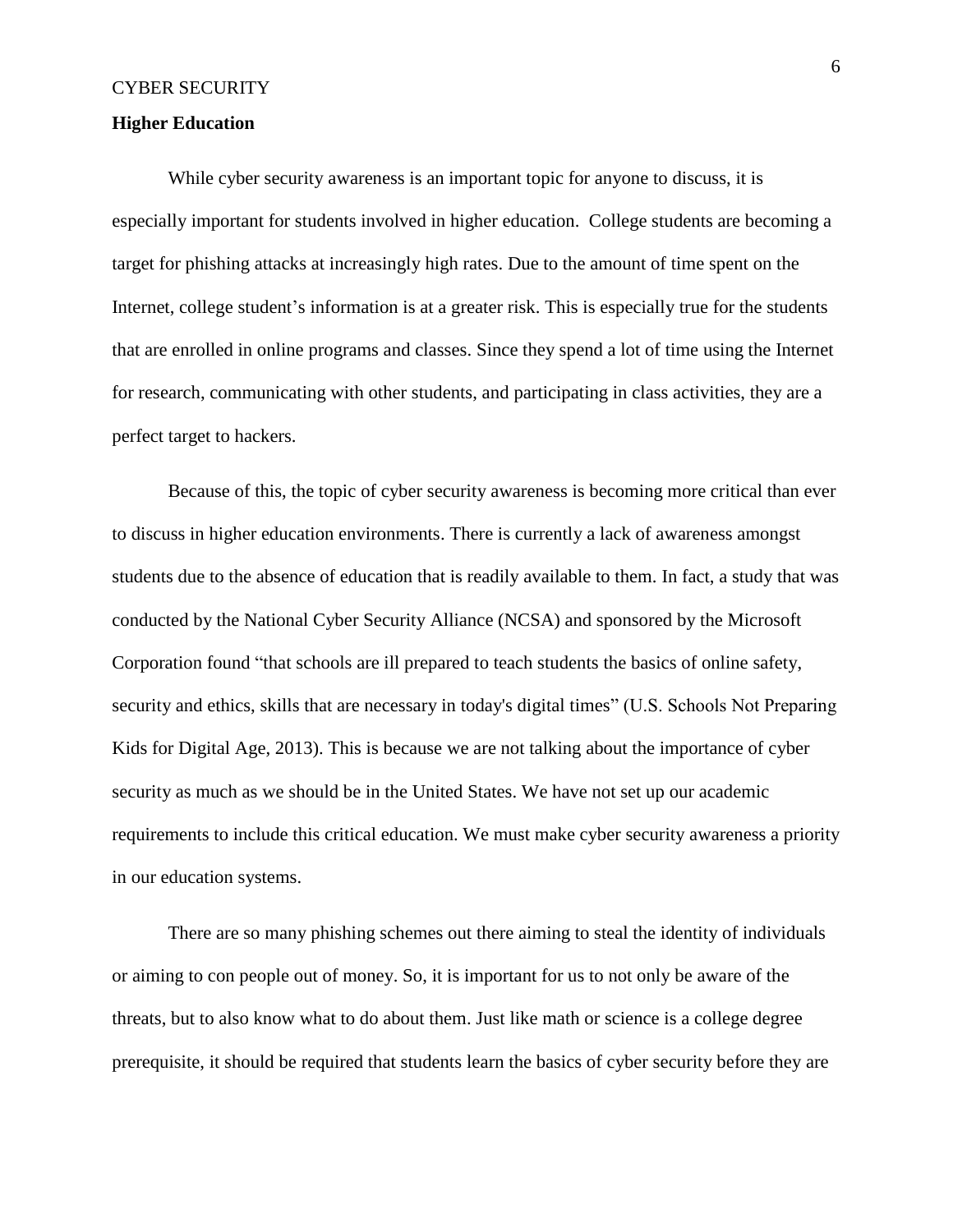able to graduate. In the United States, our education system is not making this a priority or a concern for our students.

"America's schools have not caught up with the realities of the modern economy. Teachers are not getting adequate training in online safety topics, and schools have yet to adopt a comprehensive approach to online safety, security and ethics as part of a primary education. In the 21st Century, these topics are as important as reading, writing and math" (Geer, 2015). With technology changing every day, potential risks are changing as well, and it is critical that protection education be made more available. "It is our job to teach students how to stay ahead of the technology race" (Geer, 2015). Teaching the next generation how important Internet safety and security is should be something that the Department of Education is focusing on and making a priority.

In current studies on the topic, it has been shown that with the proper education and training, students can learn to change their Internet behavior. Students have shown that they are able to comprehend the importance of cyber security protection. "From the data and findings..., it may reasonably be concluded that users can learn and positively adapt their e-mail behaviour – as a result of simulated phishing exercises – together with embedded training" (Jansson  $\&$  von Solms, 2013). From this study it shows that with the proper education and training students are able to learn some of the basic fundamentals of cyber security and identity protection. With this training, students were more aware of the threats and were able to understand how protection can make a huge difference.

Therefore, with the proper training and education our students can be more prepared for these digital threats. "Therefore, it may be deduced that simulating phishing attacks together with embedded training can, indeed, contribute towards cultivating users' resistance to phishing

7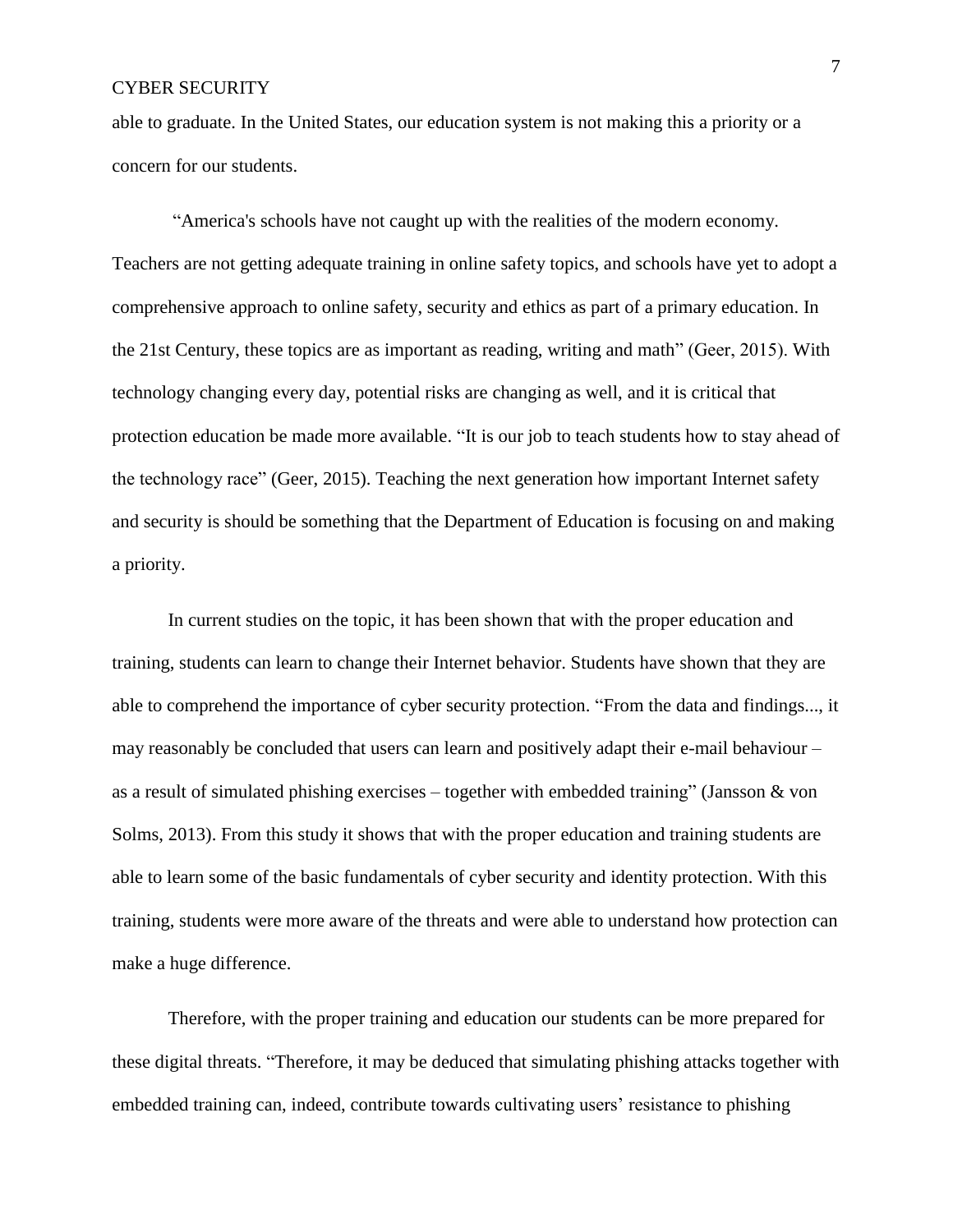attacks" (Jansson & von Solms, 2013). Giving the students the skills and knowledge on how to protect against cyber threats and phishing attempts has proven to be successful. It enables them to have the knowledge and power to know what they should do and what does not work. This shows that having classes and degrees in Universities that focus on cyber security awareness and education is worth it.

#### **Mobile Awareness**

Cyber security threats are not only common with computers. These threats are becoming increasingly popular on mobile devices. This is something that everyone, including students need to become aware of as well. With just as much information, if not more, on our cell phones as on our computers, hackers are starting to utilize the same technics that they do for computer phishing as they are now using for mobile device phishing. This threat is also something that students also need to recognize and become aware of. Behaviors need to change with both computer and mobile device usage. Just because your phone is almost always in your possession does not mean that the information in it is secured.

Education needs to become more available for both computer security and mobile device security as well. Many corporations are at risk because their employees are not knowledgeable on internet protection. This problem is one that needs to be addressed at the higher education level with college students (Patten & Harris, 2013). Many of the same security threats that are associated with computers are also associated with mobile devices. However, mobile devices pose more threats and challenges when it comes to protecting your information. This is because your cell phone usually holds more personal data than your computer does. Also, with mobile devices constantly moving in and out of Wi-Fi networks, many of which are unsecured, it makes stealing data easier for hackers. Another problem with mobile device security is the amount of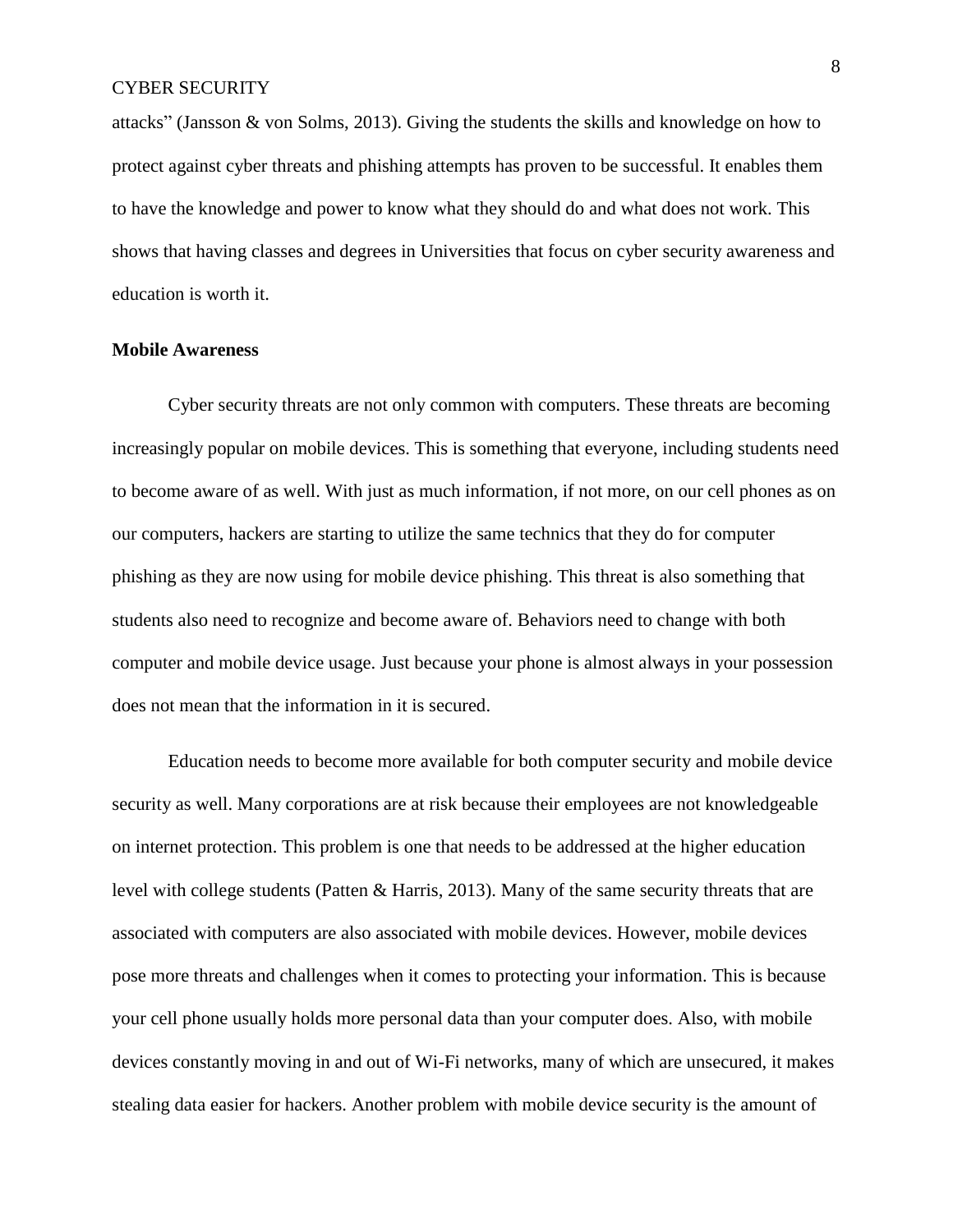malware being downloaded from App downloads. Malware on mobile devices is now higher than it is for PCs (Patten & Harris, 2013).

#### **Creating a Safer Future**

Teaching cyber security awareness and protection to students is not only important for their personal safety, but it is also setting us up for a safer future. Many of the threats that companies face could have been prevented if their employees were more educated on the subject of cyber security. "The state cyber-security in the United States is suffering from a lack of attention from industry and academia" (Pappalardo, 2004). This is leaving large corporations unprotected because their employees are not trained in this field. This is also leaving many of their client's personal information unsafe and unsecured. It is the responsibility of The Department of Education to address attention to this major issue.

In fact, this issue is becoming "a matter of local and global importance" (U.S. Schools Not Preparing Kids for Digital Age, 2013). The workplace is filled with challenges associated with the digital age. Students in the United States are coming out of college not prepared to handles these challenges. This is making it difficult for employers who are looking for an IT professional that can help them with their cyber security needs. Since employers are not able to find these professionals who are both trained in general IT and security, it is leaving the employers and their company vulnerable. "Not only must students know how to stay safer online at school and at home, but they also must be equipped to deal with the workplace challenges of the digital age" (U.S. Schools Not Preparing Kids for Digital Age, 2013).

Technology is continuing to change and therefore curriculum needs to be changing along with it. "Cybersecurity is perhaps the most difficult intellectual profession on the planet" (Geer,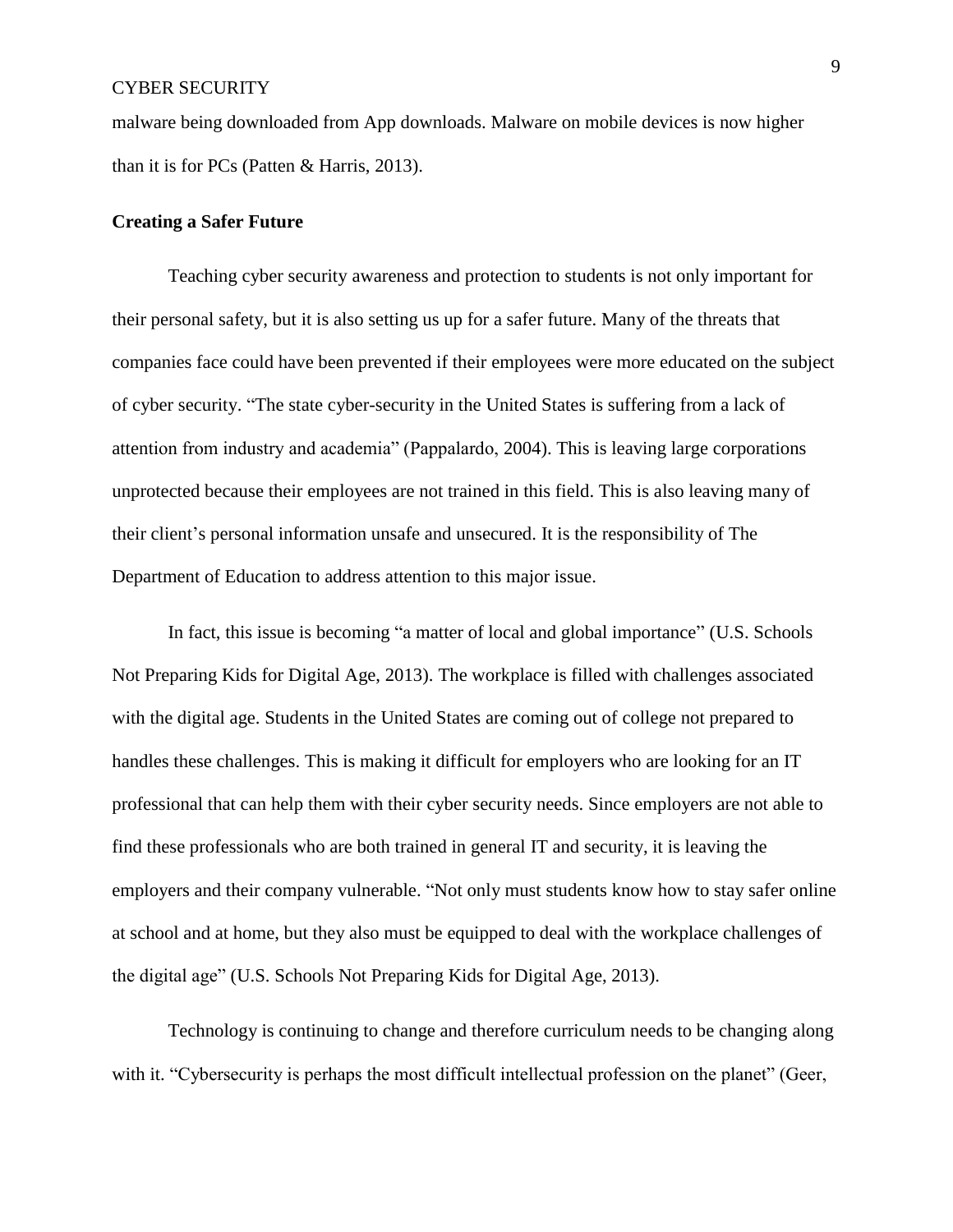2015). Employers are realizing that they need more employees that have technology and security knowledge, but are finding it difficult to find students with the right combination of knowledge and expertise (Patten & Harris, 2013). They are finding that students are usually trained in specific areas of IT, but not with knowledge of cyber security practices. Colleges and Universities should be steering students towards degrees and careers that focus on cyber security and IT practices for the future safety of US organizations (Peterson, 2014).

#### **Proposed Solutions**

So what is to be done about this ever increasing dilemma? Well, there are a few options. The first option is to make everyone aware of the problem and get them excited about learning about cyber security. President Obama has taken the first step in making this come to life. He has declared that October will be National Cyber Security Awareness Month (Homeland Security, 2016). NCSAM is all about getting both the public and private sectors aware that the internet affect's all of our daily lives, whether we realize it or not. The month is filled with events that are aimed at making the community aware of the threats associated with the internet. In addition to NCSAM, January 28th has been declared National Data Privacy Day (StaySafeOnline.org). On this day the National Cyber Security Alliance holds an event to promote cyber security awareness. They encourage users to STOP. THINK. CONNECT. All of these events are a great way to get information out to the public. However, for it to sink in for users and to make a difference we need this information to be important all year long, not just in October or on January 28<sup>th</sup>. These events are great for awareness and for getting the public excited about cyber security, but the end goal is for this information to be important year round.

The second option to solving this problem is starting cyber security education at younger ages. This topic should be just as important as history and gym. We need to start education in the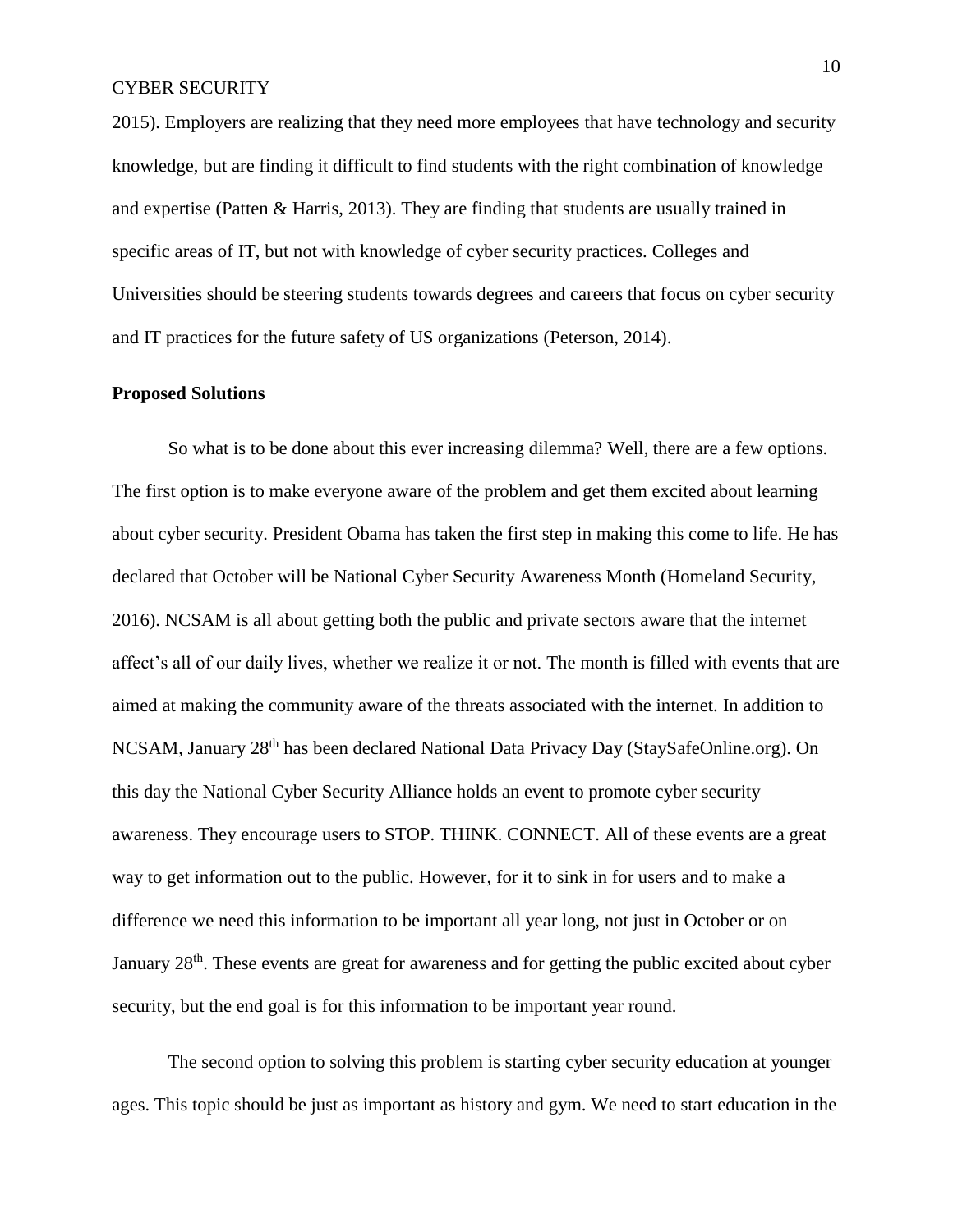middle school and high school levels. If we education students when they are younger, then there is a chance that we can get them excited about cyber security. We can create passion in students and they will then continue with that passion into college and their future careers. "Kids and teens have embraced the digital world with great intensity, spending as many as eight hours a day online by some estimates" (U.S. Schools Not Preparing Kids for Digital Age, 2013). This option will work because kids are already interested in the digital world, now we need to get them interested in how to protect themselves. We need to create a generation of cyber security enthusiasts.

The third option is to better educate our teachers. A major reason that our students are not educated on the affects cyber security is because our teachers are not educated on the subject either. "Yet, few …educators are teaching topics that would prepare students to be cyber-capable employees or cybersecurity-aware college students" (U.S. Schools Not Preparing Kids for Digital Age, 2013). The only way that we can expect student's behavior to change is if we teach them the proper way to handle these situations. Therefore, students who are now enrolled in teaching programs should be required to take cyber security courses. And current teachers should focus on online safety and cyber security awareness when taking continuing education courses and professional development training.

Lastly, the fourth option is for the academic community and corporations to team up (Pappalardo, 2004). We need to know what these corporations are looking for in an IT professional when they come out of college. We need to know what their company's needs are. Then the academic community will be able to come up with curriculum that meets and exceeds those needs. We need to start producing college graduates that possess the knowledge, skills, and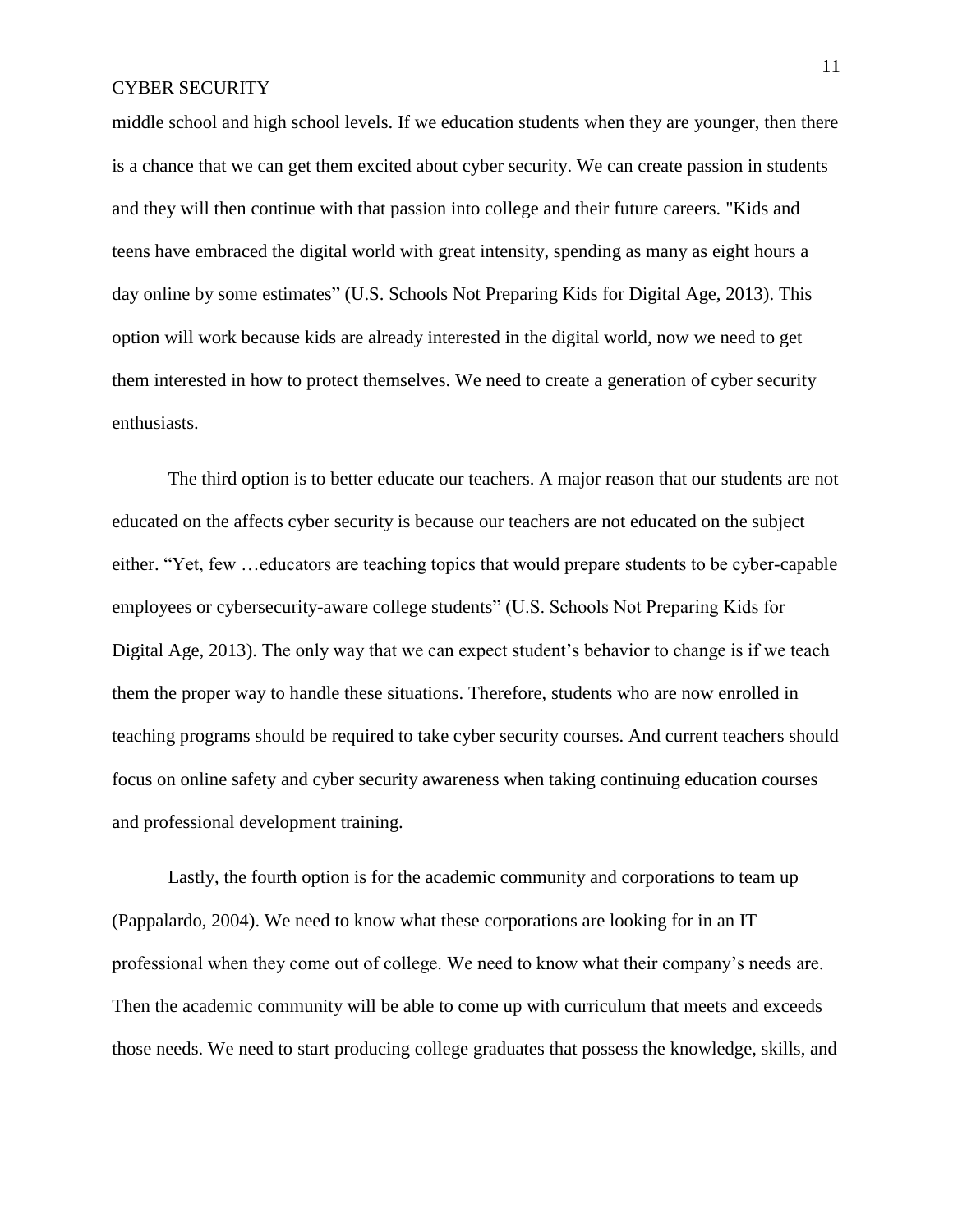capabilities to handle the new challenges that are associated with the digital age and cyber security.

## **Conclusion**

Cyber security awareness is more important now than it has ever been before. Threats to personal information is increasing and identities are getting stolen every day. Making individuals aware of this is the first step. The second step is giving individuals the tools and knowledge that they need to protect themselves. Focusing more on higher education curriculum is a key factor for the safety of our students and for the safety of our future. Why The Department of Education has not made cyber security awareness and education a prerequisite is a mystery. The importance of educating our students can-not be expressed enough. This is becoming a pressing issue for The United States. We are now aware that this is an issue, it is our responsibility to make society aware as well.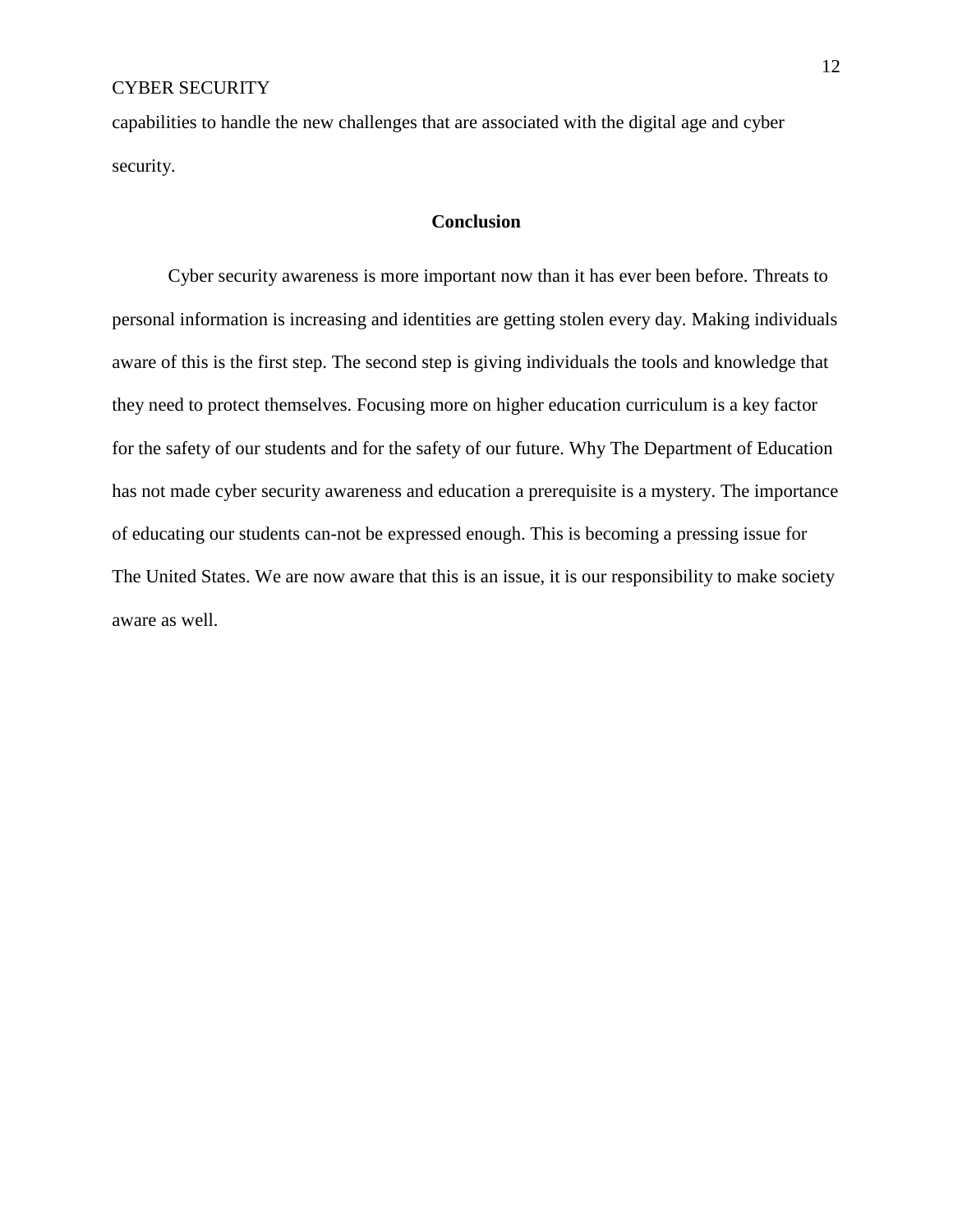#### **References**

- Geer, D. (2015). Six Key Areas of Investment for the Science of Cyber Security. *Futurist*, *49*(1), 10-15.
- Hall, C. (2012). Security of the Internet and the Known Unknowns. *Communications of the ACM*, *55*(6), 35-37. doi:10.1145/2184319.2184332
- Homeland Security. (2016, March 24). Retrieved March 24, 2016, from https://www.dhs.gov/national-cyber-security-awareness-month
- Jansson, K., & von Solms, R. (2013). Phishing for phishing awareness. *Behaviour & Information Technology*, *32*(6), 584-593. doi:10.1080/0144929X.2011.632650
- Lungu, I., & Tӑbuşcӑ, A. (2010). Optimizing Anti-Phishing Solutions Based on User Awareness, Education and the Use of the Latest Web Security Solutions.*Informatica Economica*, *14*(2), 27-36.
- McCrohan, K. F., Engel, K., & Harvey, J. W. (2010). Influence of Awareness and Training on Cyber Security. *Journal Of Internet Commerce*, *9*(1), 23-41. doi:10.1080/15332861.2010.487415
- National Cyber Security Alliance | StaySafeOnline.org. (n.d.). Retrieved April 11, 2016, from https://staysafeonline.org/
- Pappalardo, J. (2004). Cyber-security Hampered by Lack of Attention. *National Defense*,*89*(610), 11.